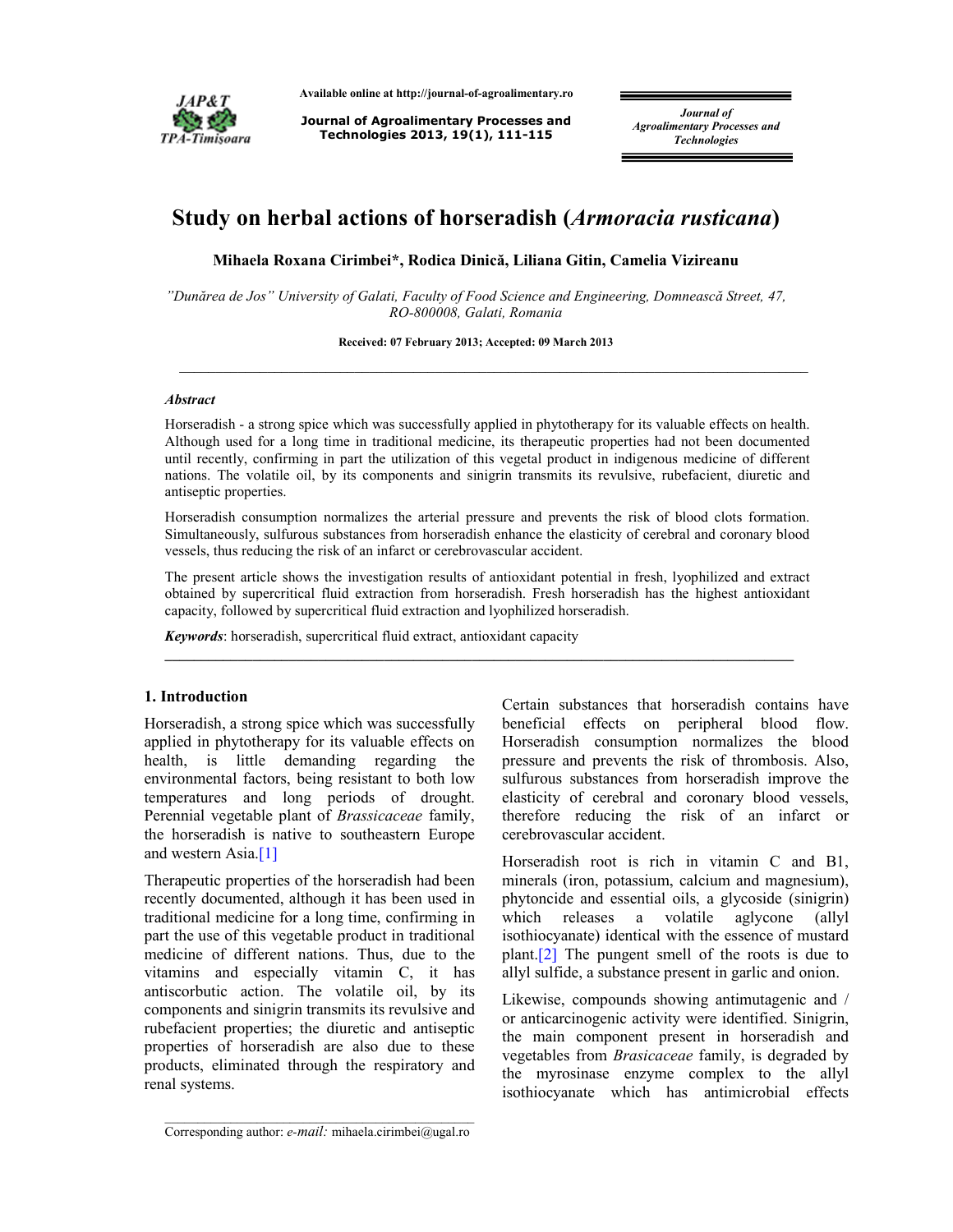against *Escherichia coli*, *Listeria monocytogenes*, *Salmonella typhimurium* și *Staphylococcus aureus*. [3].

Recent research has shown that hydrolyzed form sinigrin causes apoptosis in tumor cells in vitro and suppresses the formation of NO in macrophages. [4].

Some researchers have shown that derivatives of isothiocyanate type 2-thiohydantoin can form during cooking or even in the gastrointestinal tract, although myrosinase enzyme complex is thermally labile and is inactivated during cooking processes like boiling, steaming, baking. [5].

However, the use of high concentration of horseradish is limited by the strong organoleptic properties that can lead to serious side effects. [4]

Horseradish peroxidase is one of the most used peroxidase due to wide application in various fields such as analytical chemistry, environmental chemistry or clinical trials. The enzyme is used for many purposes and applications are found at reasonable prices.

Generally, the enzyme shows a number of features that make its use beneficial to the common catalysts, namely the ability to operate under conditions of mild reactions, as the processes are ecological in terms of environmental development. However there are a number of constraints in using the enzyme, being sensitive, unstable and having to be used in water, features that are ideal for a catalyst but undesirable in most syntheses. [6]

Great importance has to be granted to functional supplements based on horseradish used in cardiovascular diseases because cardiovascular diseases are the leading cause of death and disability worldwide, accounting for 17 million deaths each year. Globally, Romania stands in the first 4 places in terms of cardiovascular mortality.

In horseradish, seven isoenzymes were identified of horseradish peroxidase (HRP), among which the c isoenzyme of HRP (HRPc) is the most abundant and has been successfully isolated, purified and characterized [7]. It has a cardiotonic effect and is recommended to the people that suffer from high blood pressure.

Considering all these, the paper presents the results of our research related to the antioxidant activity of horseradish, which are part of a larger study that aims to obtain dietary supplements with anticholesterol and hypoglycemic action for people with cardiovascular diseases.

## **2. Materials and Methods**

*Materials*. The horseradish used in the experiments was purchased from producers in Galaţi. It was further submitted to lyophilization process and supercritical fluid extraction. The equipment adapted for the experiment was designed, installed and operated by Natex Prozesstechnologie GembH Ternitz, Austria.

*Analysis methods* performed on three samples of horseradish (fresh, lyophilized and extract) were as follows:

- determination of the water content according to the AOAC - 1995 method
- determination of polyphenols Folin Ciocalteu method
- determination of flavonoids spectrophotometric method, reference substances are rutine and quercetin
- determination of antioxidant capacity by DPPH method.

# **3. Results and discussion**

Using horseradish for therapeutic purposes involves getting a horseradish extract in which the bioactive compounds remain in native state and in a concentration as large as possible.

Our research aimes to establish a method to fulfill these conditions, knowing that any thermal processing would distort the biologically active principles.

Thus, after horseradish extract by supercritical fluids extraction  $(CO_2)$  three categories of horseradish were<br>studied: fresh horseradish  $(FH)$ . lyophilized fresh horseradish  $(FH)$ , horseradish for supercritical fluid extraction (LyH) and horseradish extract (EH) in terms of antioxidant compounds content and antioxidant activity.

Phenolic compounds, the most important antioxidants, include two groups of substances which show strong antiradical action: flavonoids and phenolic acids, which are both present in horseradish.

The results obtained from the analysis of horseradish samples on flavonoid content are presented in Figure 1.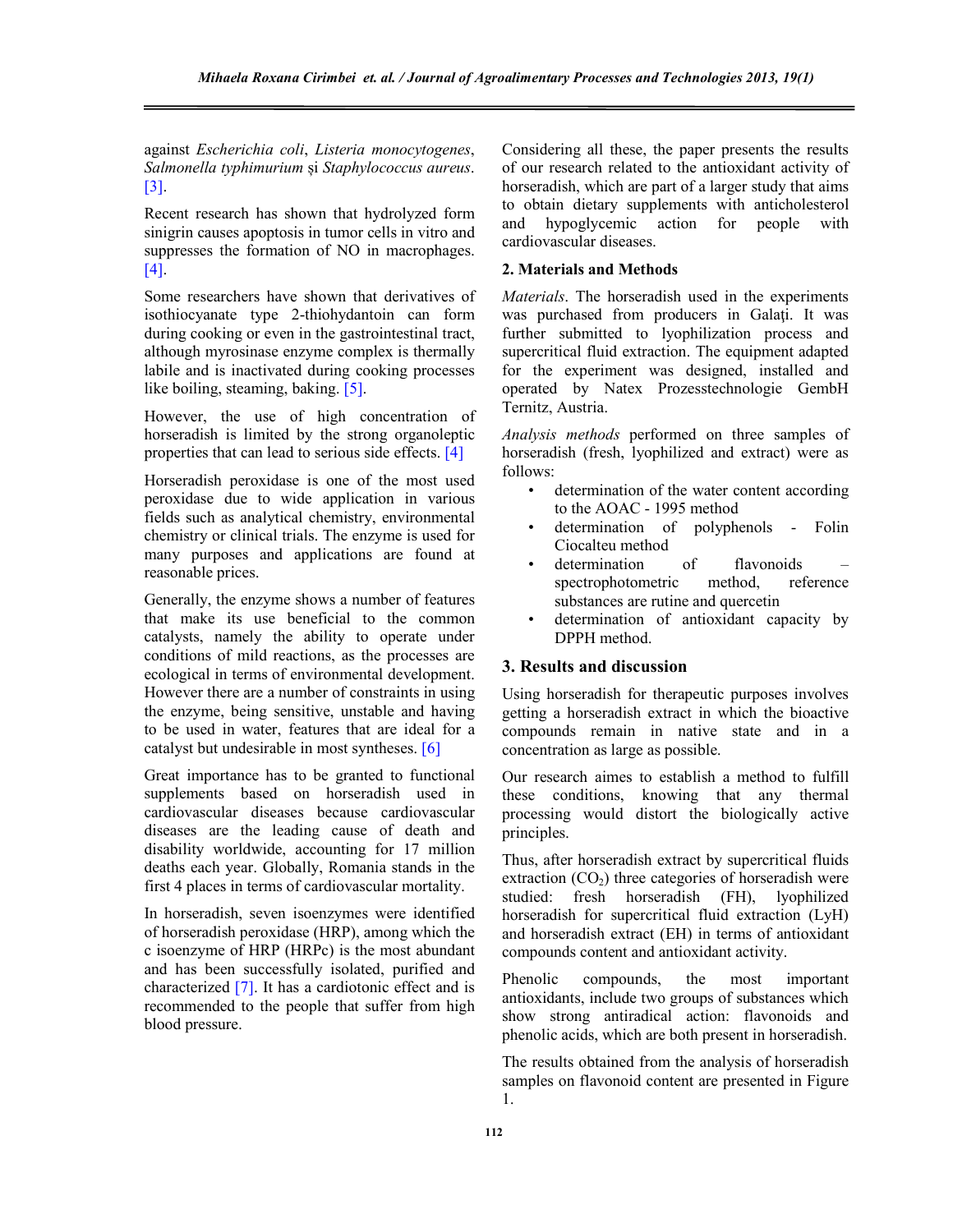From Figure 1 it is noticeable that, depending on the condition of horseradish samples, the content of flavonoids increases except lyophilized sample, which indicates an even lower level than the fresh sample. According to research conducted by Abascal et al. (2005), who tested several methods of drying plants for preserving bioactive compounds, the use of microwave drying and lyophilization gives a greater stability to the antioxidants than other conventional methods. But in economic terms, lyophilization is not recommended, being an energy intensive technique.[8]

Horseradish extract obtained by supercritical fluid extraction showed the highest values for both flavonoids (rutine) and flavones (Quercetin). This was explained by Huang Z., et al. (2012) as the result of the mechanical action that the material undergoes before extraction (mincing) and of the higher surface extraction which is created this way [9].

These pretreatments promote releasing the solutes from cells, facilitating solvent flow through the packed bed, increasing substrate extraction quantity into units and improving the rate and yield of the extraction process. As a consequence, superficial horseradish cells may be considerably broken, rendering the free analyte to be extracted on the surface of the solid material.

The content of polyphenols in the samples followed the same trend as flavonoids (Fig. 2).

As it can be seen, in horseradish polyphenols are found more as tannic acid than gallic acid, the highest content being recorded in the case of horseradish extract obtained by supercritical fluid extraction.

The antioxidant capacity of horseradish samples, illustrated in Figure 3, shows a similar trend in antioxidant compounds content, higher values being recorded on the horseradish extract.



*Figure 1*. Evolution of flavonoids in the obtaining of horseradish extract *FH* - fresh horseradish; *LyH* - lyophilized horseradish, *HE* - horseradish extract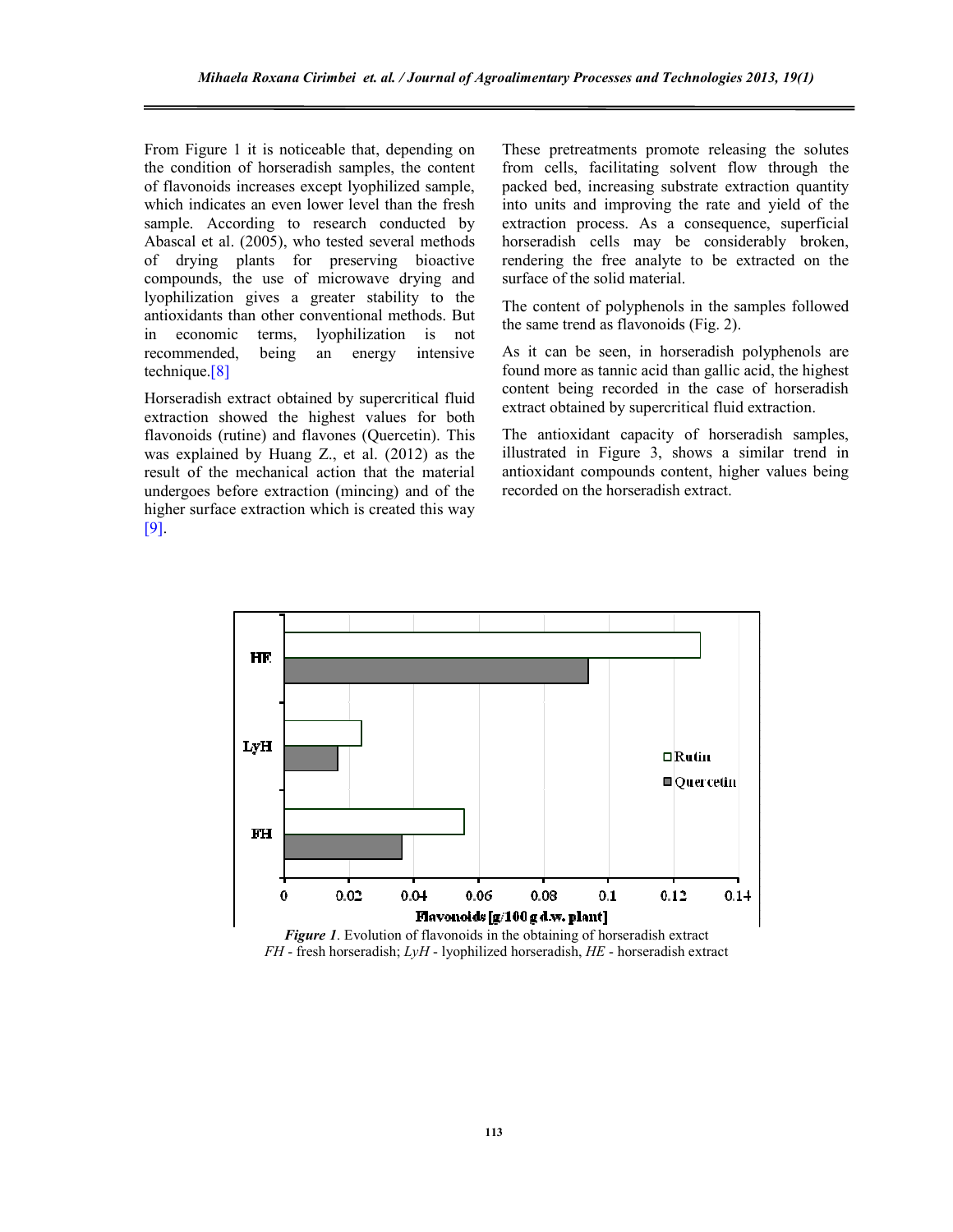

*Figure 2.* Evolution of polyphenols in the obtaining of horseradish extract *FH* - fresh horseradish; *LyH* - lyophilized horseradish, *HE* - horseradish extract



*Figure 3.* Evolution of antioxidant capacity in horseradish extract *FH* - fresh horseradish; *LyH* - lyophilized horseradish, *HE* - horseradish extract

To test the perishability of the antioxidant capacity in horseradish, the samples were stored at 2-4°C for 1 week before being analyzed. It was found that antiradical power of horseradish decreased, the variation being 8.46% for fresh horseradish, 32.13% for lyophilized horseradish and 77.68% for horseradish extract. This drastic reduction in antioxidant capacity may be related to supercritical fluid extraction method, the data being consistent with those found in the specialty literature [10].

#### **4. Conclusion**

Horseradish (*Armoracia rusticana*), a plant so common and yet so important to our health, using the most varied fresh or preserved as is customary romanian cuisine, herbal medicine is recommended for the treatment of many diseases and can replace successful drug treatment for bronchitis and other respiratory conditions.